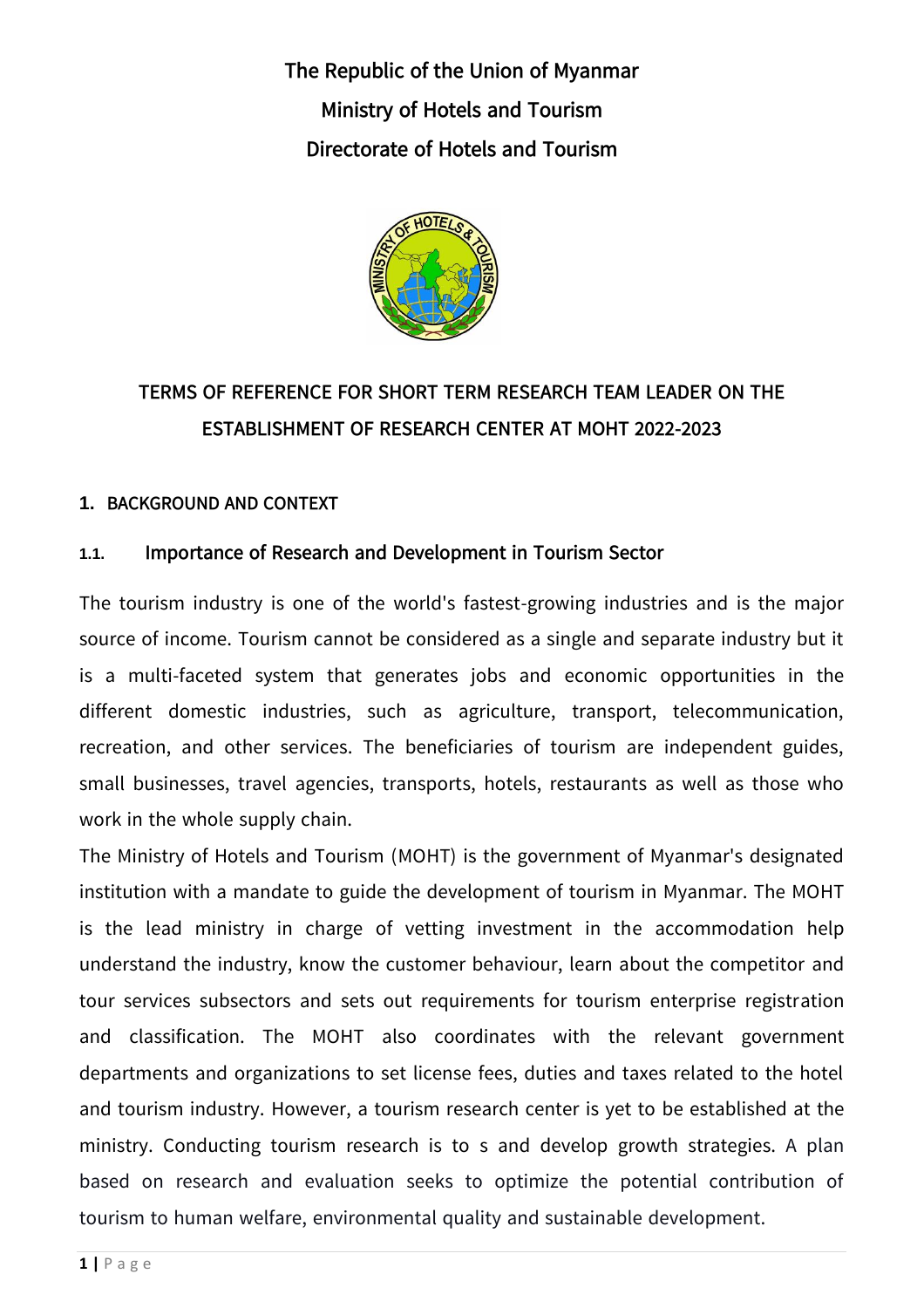# **1.2. Establishment of Research Center at MOHT**

In 2020, Lancang-Mekong Cooperation Special Fund called for project proposals for small and medium-sized projects. Therefore, the Ministry of Hotels and Tourism of Myanmar proposed a project namely "The Establishment of Tourism Research Center at the Ministry of Hotels and Tourism".

In 2021, China informed the approval of the proposed project through the Ministry of Foreign Affairs of Myanmar. The proposed work plan indicated that an international or local expert specialized in research and development to lead a team comprising 2 middle management level staff and 8 other staffs from the MOHT. The team will form the Research Center in which conducting trainings, carrying out the model surveys, and producing manuals will be included. The Center will be facilitated with modern office equipment, high-speed internet, and other necessary soft and hard facilities.

#### **2. OBJECTIVES**

The objectives of this consultancy are to work closely with the Ministry and its management to enable the MOHT in establishing the tourism research center at the MOHT, Nay Pyi Taw in order to:

- Strengthen management and the leadership the MOHT on tourism research and development tasks;
- Implement of the hotel and tourism research works successfully;
- Guide the research team of MOHT on how to plan for a research and produce the required research documents;
- Prepare necessary arrangements for the establishment of Tourism Satellite Account.

## **3. DUTIES AND TASKS**

As a team leader of the research center, the expert will have to work closely with several key departments to produce necessary documents and papers, and to analyze the existing documents that have been produced by the Ministry of Hotels and Tourism. The present assignment will involve a close collaboration, communication, and day-to-day contact with the project implementation team led by the Director of the Training and Education Department and other relevant staff members and senior management of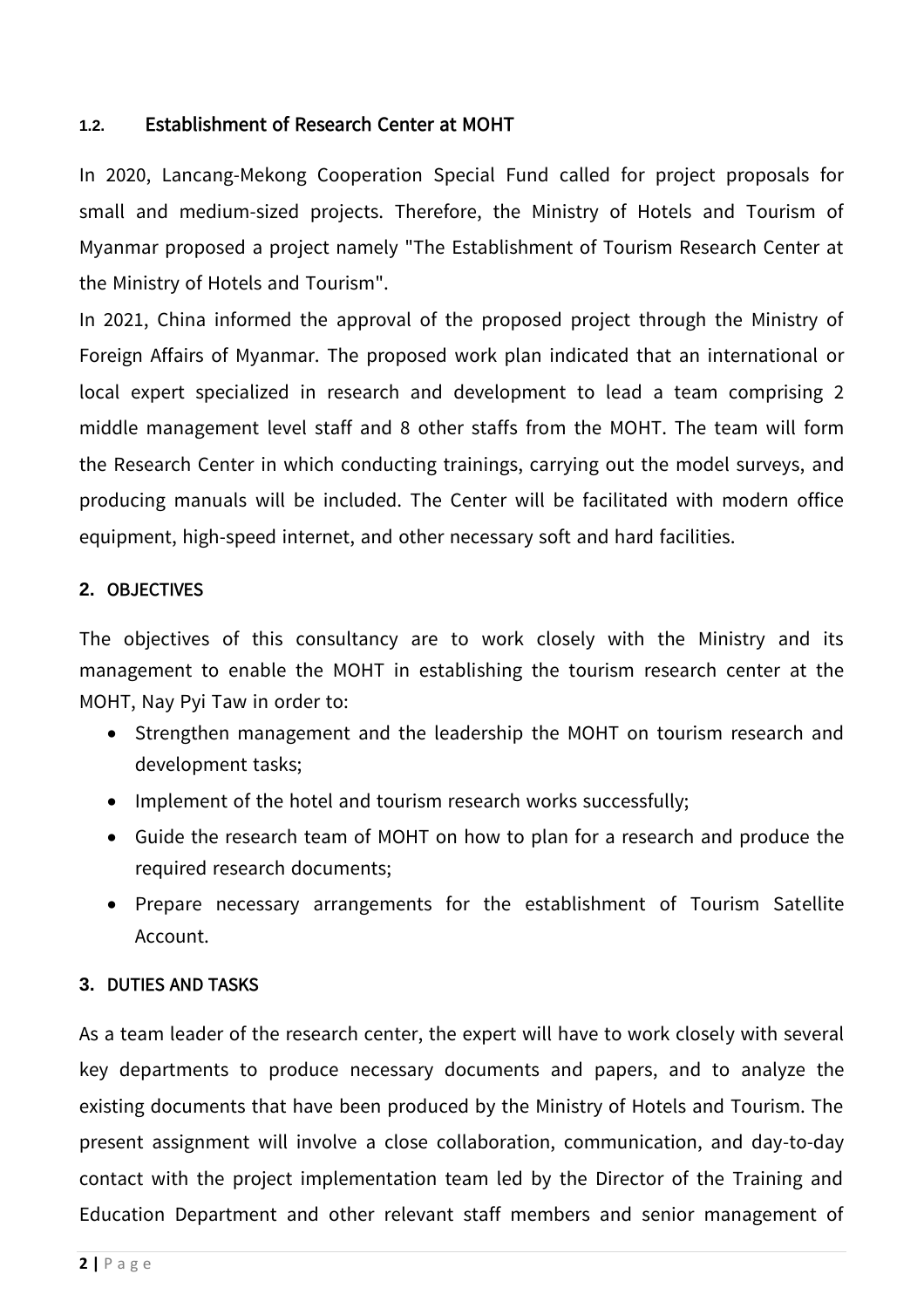MOHT as necessary. The work will involve joint development of the process, procedures, and actions to enable the MOHT to establish a more modern research team structure with clear job descriptions and competencies linked to recognition and promotion. In designing the interventions, the consultancy will pay a close attention to the following duties:

- Examining the needs for practical, results-oriented research and development approaches;
- Agreeing a schedule of work with the counterparts that is appropriate and does not cause undue disruption to the MOHT;
- Giving due consideration to the sustainability of the intervention over time so as to optimize the returns on the investment and enable MOHT to see tangible benefits; and
- Incorporating an M&E mechanism to measure the results against a set of agreed outcomes.
- Incorporating a final (or overall project) report to submit to the donor side.
- Suggest a mechanism to support MOHT tourism research work.

# **4. DELIVERABLES**

Expected outcomes (to be agreed with MOHT) under research and development areas/building blocks:

- Competency-based job descriptions for 2 middle management staff and 8 other staff
- Work plan for the Establishment of Tourism Research Center Project
- One Research Team Hand Book (or a Research Team Manual)
- One Midterm evaluation plan on the establishment of the research center project with recommendations
- One project completion report with recommendations
- Develop and pilot testing of a year-round research plan
- A tourism statistical system which accounts for relevant topics such as visitor arrivals, length of stay, country of resident, mode of transportation and average expenditure, etc. that can be harmonized with the regional countries.